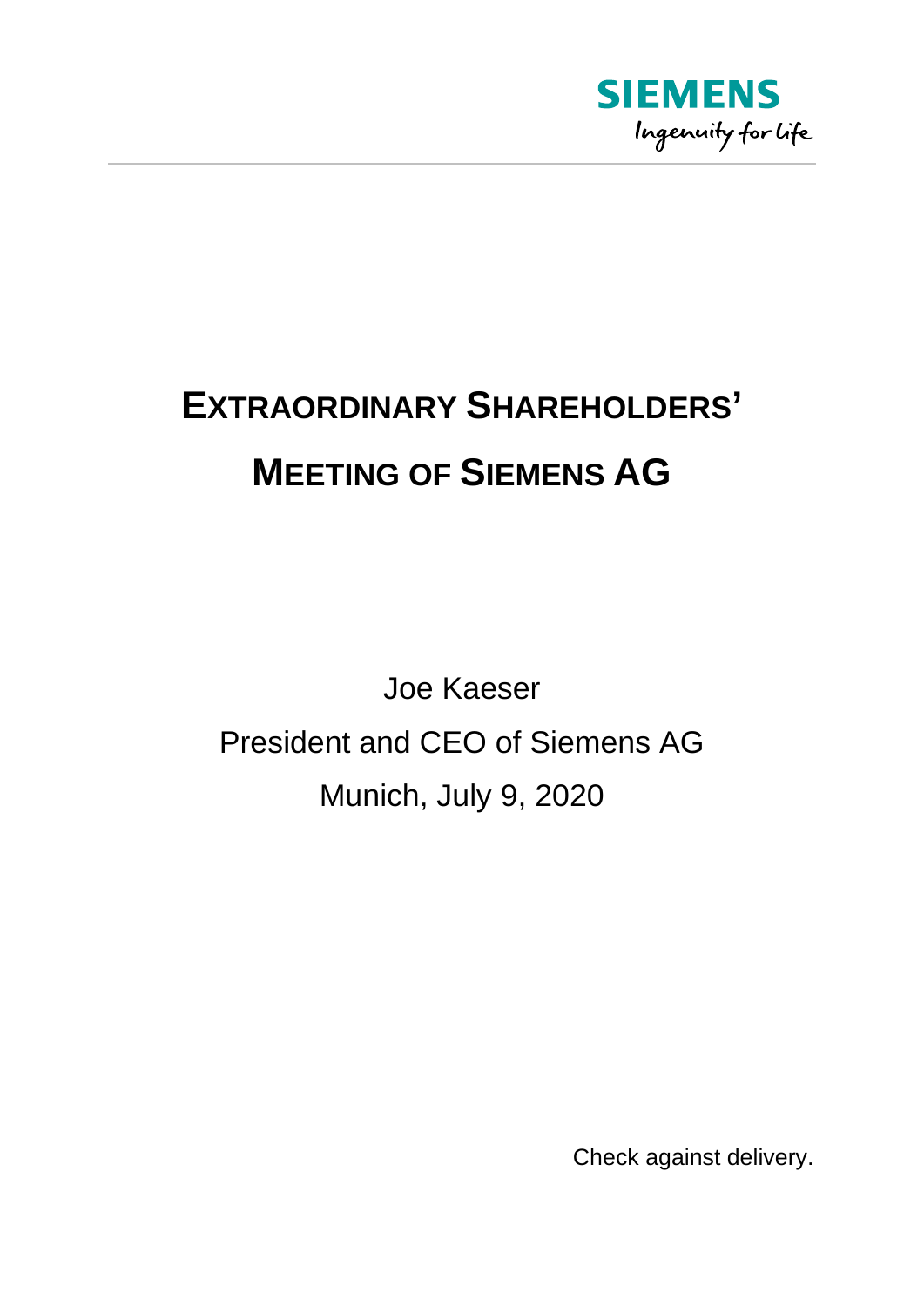Ladies and gentlemen, esteemed shareholders,

Today marks a historic day for Siemens. Today is all about launching a new and independent company: Siemens Energy. On May 22, 2020, the Managing Board and the Supervisory Board of Siemens AG unanimously approved this step.

We'd like to propose that you, the shareholders of Siemens AG, approve the Spin-off and Transfer Agreement between Siemens AG and Siemens Energy AG.

This agreement is the legal basis for the separation of Siemens' worldwide energy business.

I've now been working for this great company for 40 years. At Siemens, I've experienced setbacks and crises, but also many successes, and I've learned a lot from these experiences. Above all, I've learned that you shouldn't ignore or put off important decisions if you want to achieve long-term success.

We're facing such a decision today. We intend to make Siemens' energy business a separate legal entity. For this reason, we're spinning the business off from Siemens AG. We're well aware of the magnitude of this step. Consequently, it had to be prepared carefully and implemented mindfully.

And this is exactly what we've been doing over the past few months. Despite having to deal with the COVID-19 pandemic, we've managed to stick to our original schedule on all points. This, too, shows the true strength of our company.

- As planned, all prerequisites for the organizational and legal separation of the energy business were fulfilled by early April.
- As planned, we presented the Spin-off Report, which contains all key information on the spin-off and the Spin-off and Transfer Agreement, on May 26.
- And as planned, the Extraordinary Shareholders' Meeting is taking place today, although in a virtual format.

We also succeeded in dealing with an unplanned management change in a way that brought structural improvements.

Many people have worked long, hard and effectively to ensure that we could stick to this ambitious schedule, and I'd like to warmly thank everyone involved for their contributions.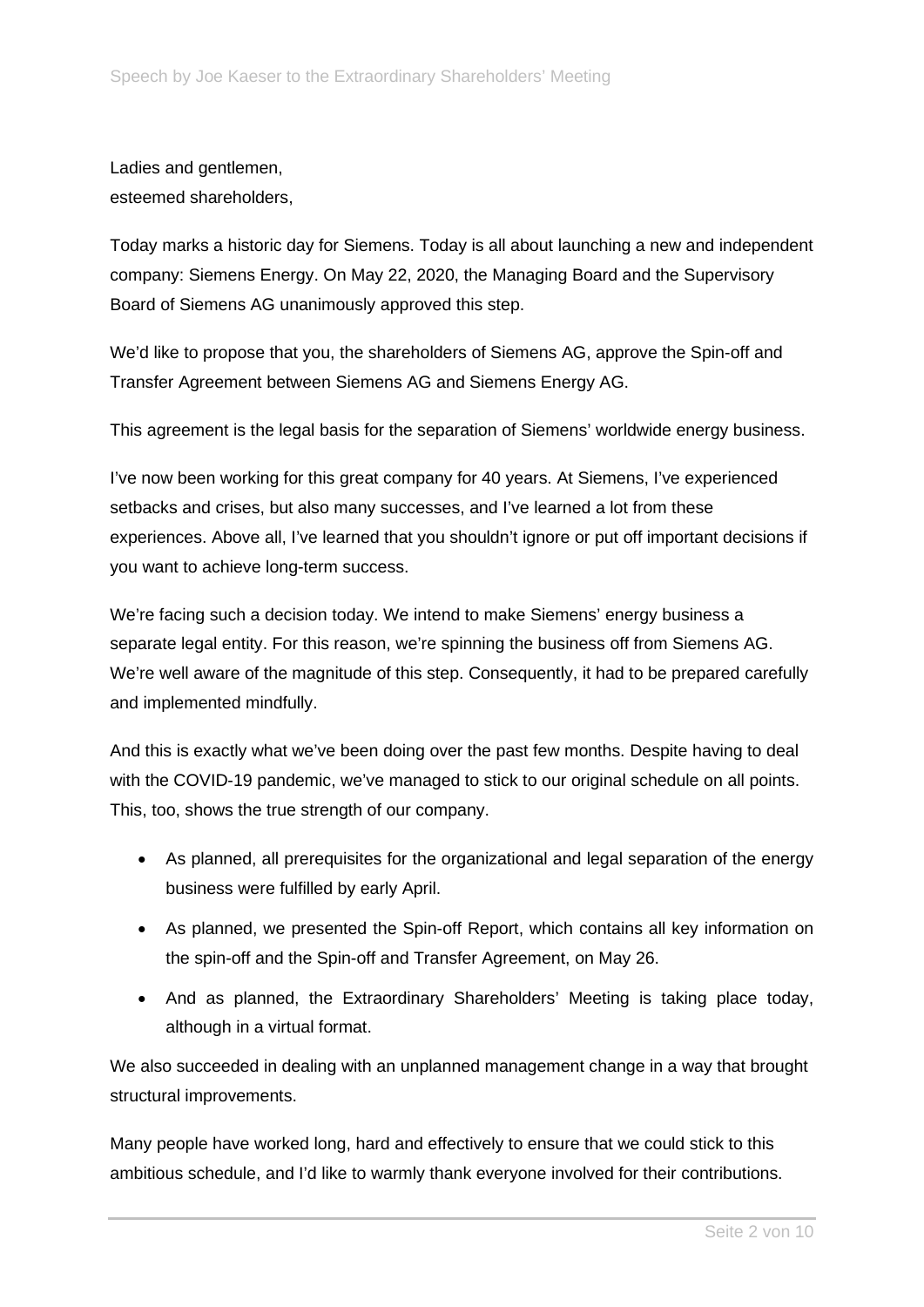Turning Siemens' energy business into a separate legal entity is neither a rush job nor a stopgap measure. We're neither dismantling the company nor following a fad. We're creating a new company. At the same time, we're aligning the established Siemens with the opportunities and challenges of industrial digitalization. Both companies have tall orders to fill, even though their initial prerequisites and paths are different:

- Siemens Energy has to point the way to an economically sustainable energy transition.
- The "new Siemens AG" is heading into one of the largest transformation endeavors in industrial history – the Fourth Industrial Revolution or, as some call it, the Internet of Things.

To succeed in this endeavor, we've given Digital Industries excellent positioning in recent years. In other words, we're starting the race from the pole position.

Building up sustainable and efficient infrastructure is just as important for progress in the global arena. Siemens is in a good position here, too, thanks to its range of products at Smart Infrastructure and at Siemens Mobility – although we aren't yet leaders in all areas and still need to significantly expand the share of software in our business.

The success factors are similar across all Siemens companies – focus on market trends and customers, innovation and speed will be the crucial elements.

With our Vision 2020 strategy and our follow-up concept Vision 2020+, we've prepared Siemens' businesses well to deliver in these areas.

In a time when the power and rate of change is unprecedented, the ability to anticipate change, adapt quickly and constantly improve is more important than ever. If you fail at these tasks, you don't have a future. But if you succeed, you can shape it.

In this respect, companies with a stronger focus have an advantage over traditional conglomerates.

Conglomerates can do a lot of things well, but they're really very good at only a few of the things that will be important for the future.

The greatest danger that these constraints involve is the – supposedly protective – socialization of strong and weak businesses. This cardinal error in the allocation of resources has threatened the existence of industry icons on both sides of the Atlantic.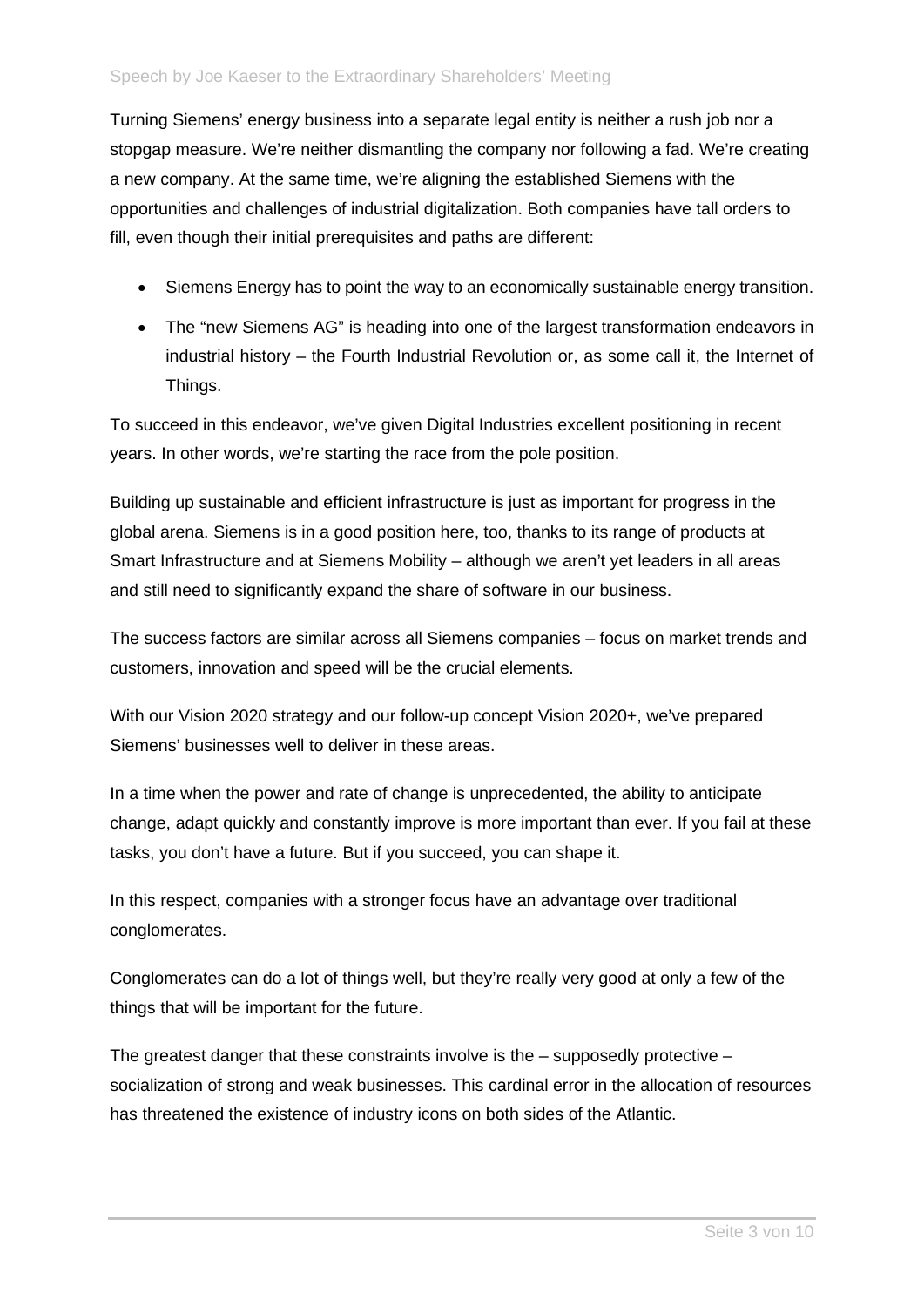However, the transformation of our healthcare business – Siemens Healthineers – into a separately managed business is a prime example of how focus can increase value.

Since its initial public offering in March 2018, Siemens Healthineers' share price has increased by roughly 50 percent. This growth corresponds to an increase in value of around €15 billion.

We want to continue this success with Siemens Energy. Once it's a separate legal entity, Siemens' energy business will no longer compete with other Siemens businesses when it comes to capital allocation – for instance, resources for research and development, acquisitions and investments. Siemens Energy will have its own direct access to the capital market.

The international rating agency Standard & Poor's has already given Siemens Energy an investment-grade rating of "BBB with stable outlook." This rating will give the company access to financing options in the financial and capital markets at attractive conditions.

As an independent, listed company, Siemens Energy AG will be able to sharpen its profile in the competitive environment. The differences between the investment and risk profiles of Siemens AG and Siemens Energy AG will be clearer to investors, who'll be able to make targeted investments in the industry and company of their choice.

This distinction is important for investors because there are also risks associated with the legal separation of Siemens Energy:

- Spinning off Siemens Energy from the Siemens Group could have an adverse effect on synergies and economies of scale.
- Due to its lower rating compared to that of the Siemens Group, somewhat less favorable conditions are to be expected for the future Siemens Energy Group in the capital market.
- And the transaction will generate costs, which, in some cases, are substantial such as tax burdens related to the spin-off.

However, the Managing Board and the Supervisory Board are convinced that the anticipated advantages of the transaction clearly outweigh its potential disadvantages.

We also proceeded with caution regarding the spin-off process:

• Ensuring business continuity always had priority over radically changing processes.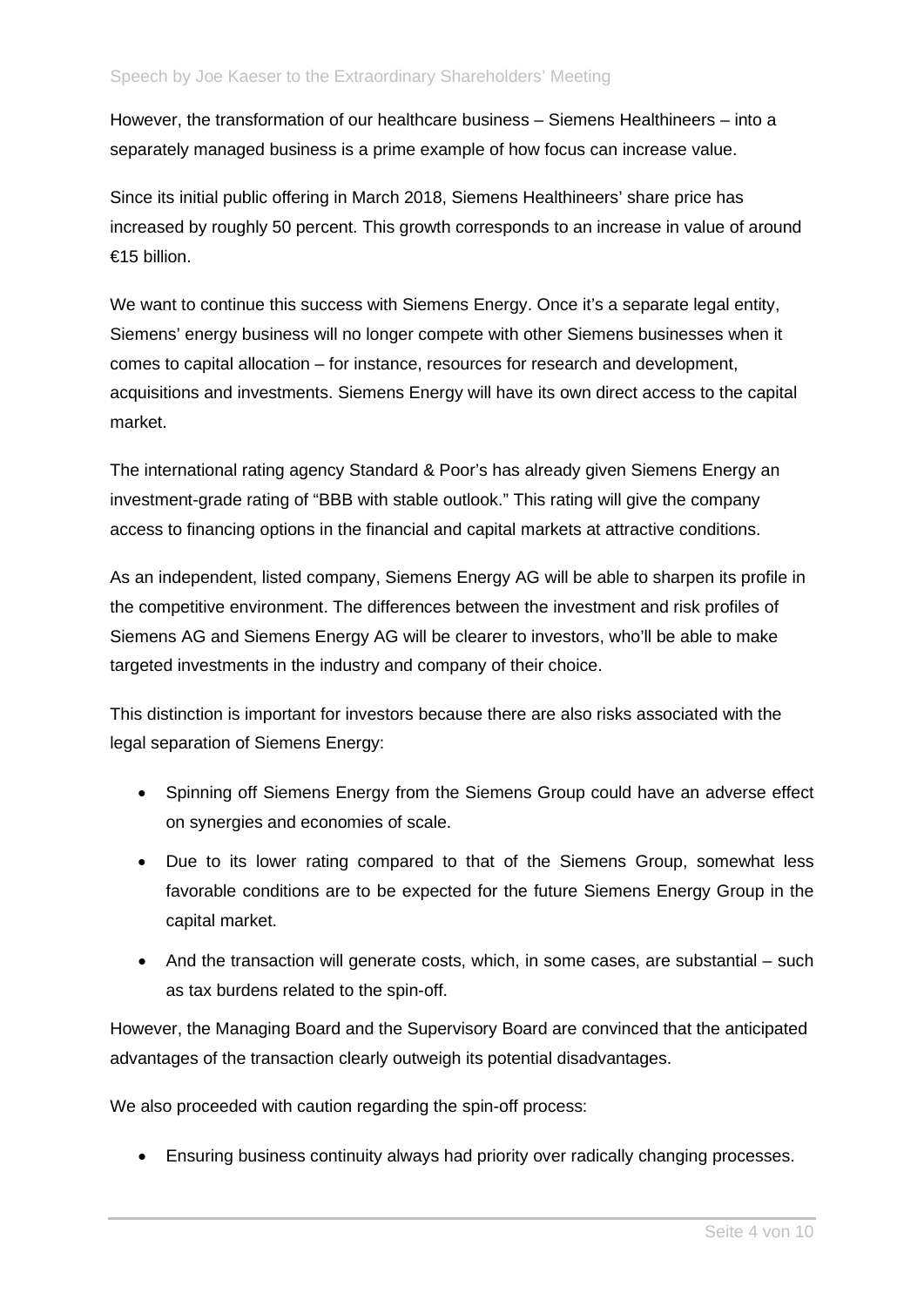- All resources were initially taken over on a one-to-one basis.
- Many services will initially be provided by Siemens AG for a consideration until processes at Siemens Energy have been optimized.

My Managing Board colleague Ralf Thomas will discuss these aspects in even greater detail.

The spin-off of Siemens Energy will naturally also have an impact on the Siemens Group.

The Group will bundle the operations of our industrial businesses – Digital Industries, Smart Infrastructure and Siemens Mobility – and hold a majority stake in Siemens Healthineers.

This move will put the "new Siemens AG" in an excellent position for the future:

- For instance, demand for solutions from Digital Industries in sectors like food and beverages, hygiene products and pharmaceuticals is growing. And experience in the coronavirus pandemic so far indicates that industrial digitalization is likely to accelerate even further.
- At Smart Infrastructure, software and service especially remote maintenance are playing an increasingly important role. However, new product segments are also providing growth momentum. These segments include, for instance, products related to infrastructure for electric mobility and for distributed energy systems.
- Siemens Mobility has an industry-leading, vertically integrated infrastructure portfolio and benefits from Siemens' excellent position in the field of digitalization.

All these businesses offer leading digital technologies that will be in even greater demand in the future.

They'll continue to receive support from high-performance service and governance units.

The goal of the new Siemens AG is to accelerate growth and significantly increase the company's value through focus and innovation. Improving the risk profile is also likely to play a role in achieving this goal.

A look at the current stock-market valuation shows the latent potential:

Siemens Healthineers had a market value of about €42 billion as of July 2, 2020.

The net book value of Siemens Energy was around €17 billion as of March 31, 2020.

The market capitalization of Siemens AG was about €85 billion as of July 2, 2020.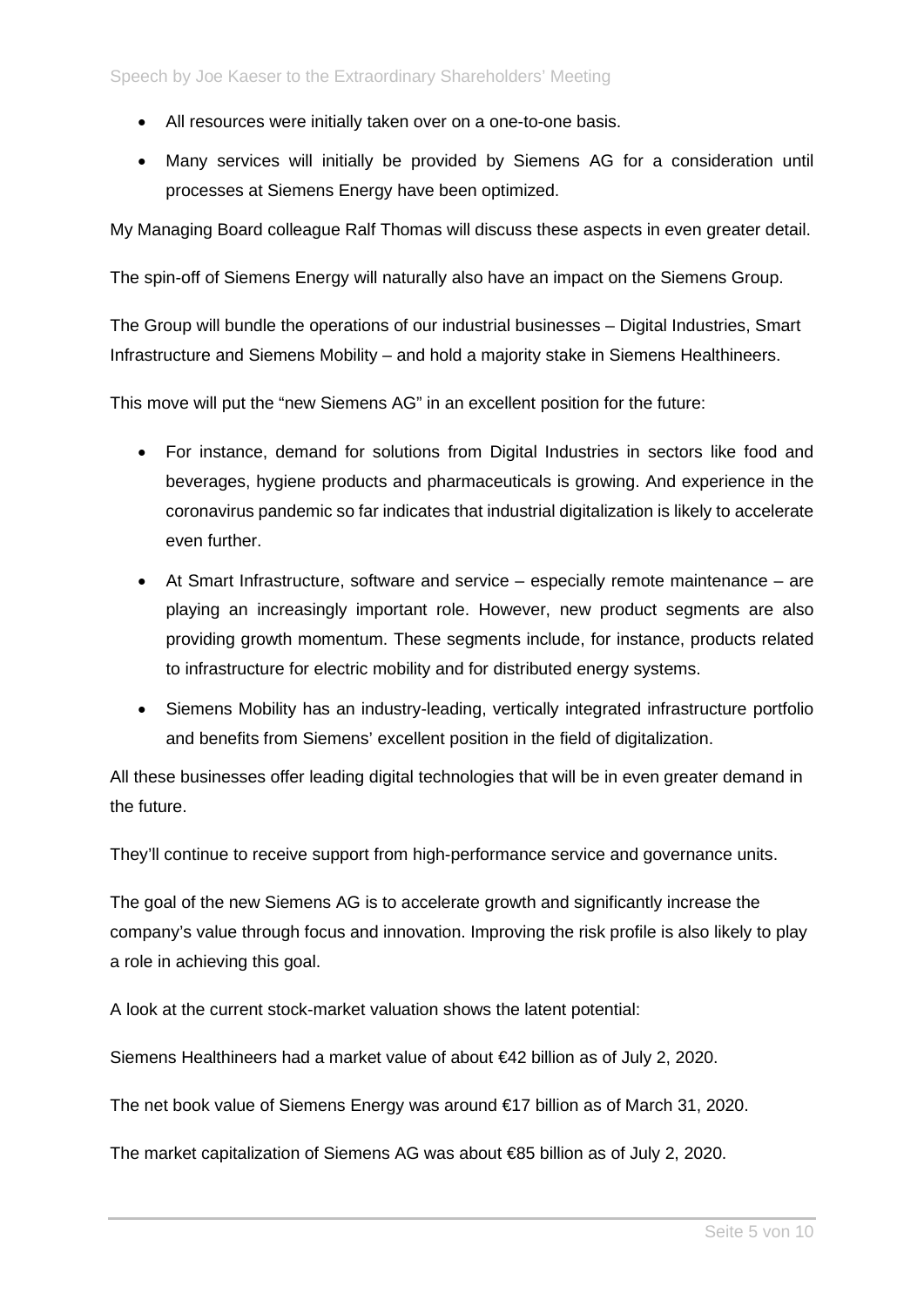## Speech by Joe Kaeser to the Extraordinary Shareholders' Meeting

If we subtract from this figure the stakes in Siemens Healthineers (85 percent of that company) and the net book value of Siemens Energy as of March 31, 2020, the difference leaves the core areas of Digital Industries, Smart Infrastructure and Siemens Mobility as well as other individual assets with a combined value of about €32 billion and revenue of €44 billion at the end of fiscal 2019.

Compared to our two main European competitors, this is an extraordinarily low valuation, and it's where we'll probably find the most potential for a revaluation in the near future after the spin-off.

Here, it's obvious, of course, that the Vision 2020+ growth and profit targets, which remain unchanged, must be achieved.

Let's turn now to the opportunities for the new Siemens Energy. The energy market is undergoing a major transformation. The fight against climate change requires a decisive shift in power generation since this sector accounts for about 40 percent of global energy-related  $CO<sub>2</sub>$  emissions. At the same time, the worldwide demand for electricity is rapidly growing.

According to the latest forecasts, the global generation of electric power will increase by 50 percent between 2018 and 2040.

Even today, around 850 million people worldwide still have no access to electricity.

The challenge is to meet this need while countering climate change in an economically viable manner.

For this reason, I've requested that the Executive Board of Siemens Energy AG rapidly submit a plan for exiting coal-fired power generation in a way that meets the needs of our stakeholders.

This plan will be more responsible than the demands being raised unilaterally by some activists, but it will certainly be more rigorous than laggards consider necessary.

As a global leader in products, solutions and services for the generation and transmission of energy, Siemens Energy will help customers throughout the world master the necessary task of achieving a socially and economically responsible energy transition.

The shift to a sustainable and economically viable energy supply will require major investments. And this presents a great opportunity for Siemens Energy.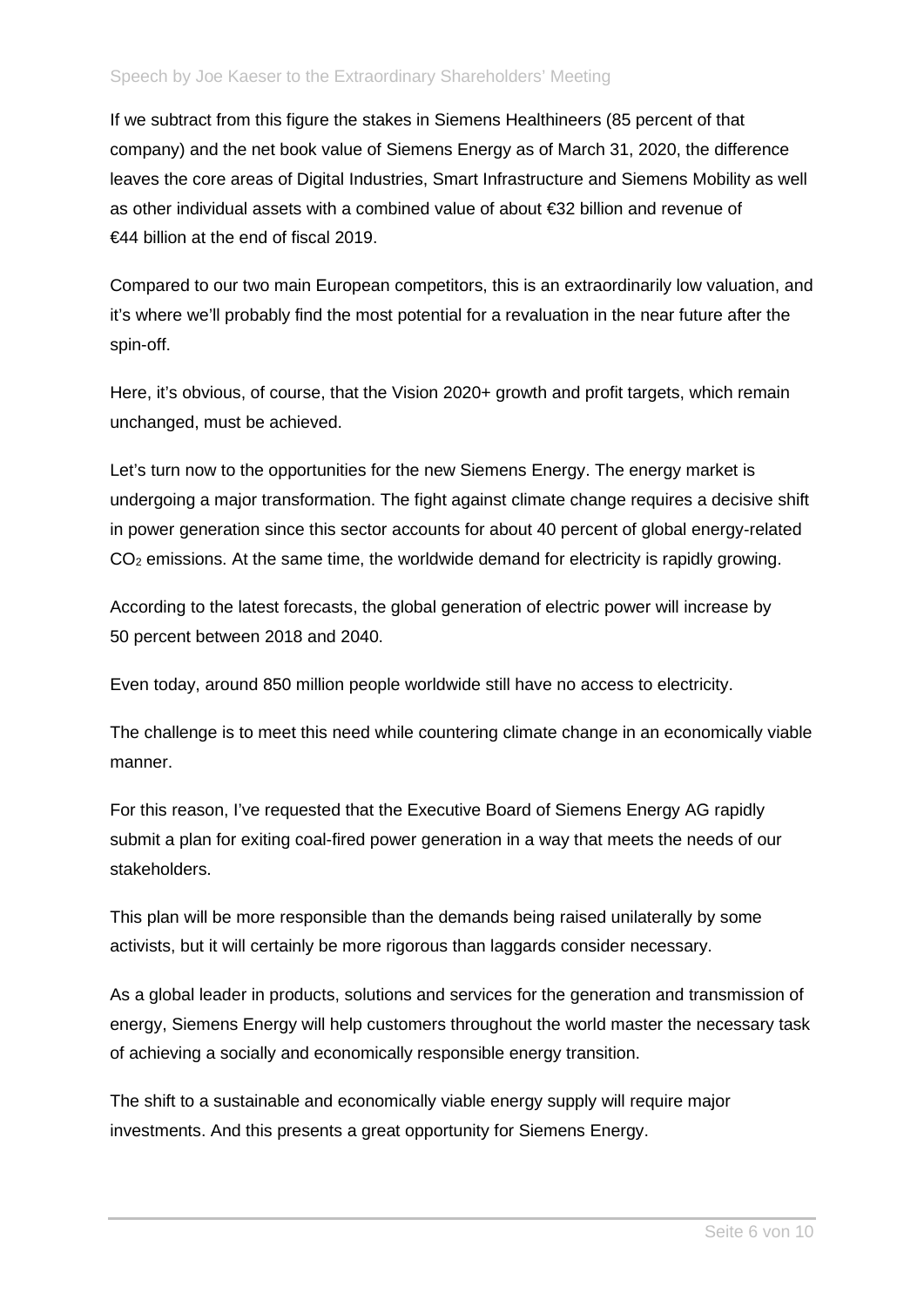One example here is the field of hydrogen solutions. Hydrogen has the potential to replace fossil hydrocarbons as an energy source in the future. This potential must be maximized.

And the German government shares this view. A few weeks ago, it presented a hydrogen strategy:  $\epsilon$  billion is to be made available for ramping up the market for hydrogen technologies in Germany and an additional €2 billion earmarked for developing international partnerships in the field of hydrogen.

Yesterday, the EU Commission presented the Clean Hydrogen Alliance, its strategy for promoting hydrogen technologies. This alliance of governments and the private sector is to advance the production, distribution and consumption of hydrogen produced by wind and solar power. Plans call for investing up to €180 billion and creating around one million jobs by 2050.

This move is also urgently necessary because the structural transition from fossil fuels to renewable energies will take its toll. There will be a price to pay in terms of jobs, qualifications and the regional distribution of value creation – in other words, with regard to policies for selecting business locations. Here, we urgently need a joint plan for mastering the challenges and seizing the opportunities.

But now back to the here and now. When preparing for the spin-off, we assigned to the future Siemens Energy Group all the business fields and areas that we believe are necessary for the successful development of business in the energy sector.

These business fields are: Generation, Industrial Applications (formerly Oil & Gas), Renewables, Transmission and New Energy Business.

So, the future Siemens Energy Group is active worldwide with an extensive portfolio along the entire energy value chain.

The Managing Board of Siemens AG and the Executive Board of Siemens Energy AG agree that it will be an advantage for Siemens Energy's business and its ongoing development if it can be managed under the names Siemens Energy and Siemens Gamesa.

The Siemens brand stands for quality, innovation, engineering skill, reliability and integrity. Particularly in the energy sector, these characteristics are in great demand, and they open doors around the world.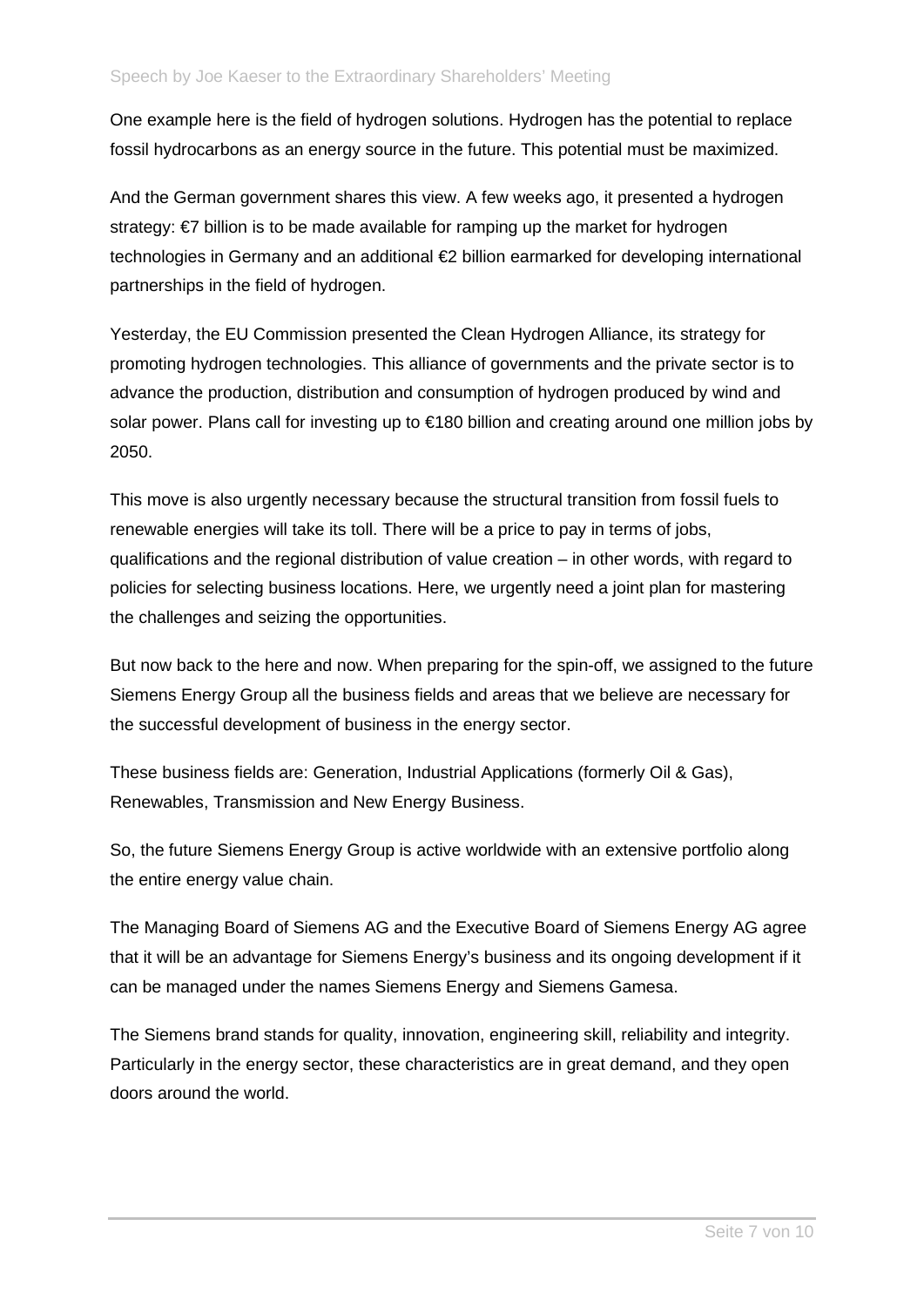Siemens Energy is to continue to profit from the Siemens brand in the future. To this end, Siemens AG has concluded long-term agreements that will enable Siemens Energy and Siemens Gamesa to continue using the Siemens trademark.

A company's success depends largely on the quality of its leadership. We're in an outstanding position in this regard.

The Executive Board of Siemens Energy AG comprises Dr. Christian Bruch as CEO, Maria Ferraro as CFO, Dr. Jochen Eickholt and Tim Oliver Holt.

- Christian Bruch was a member of Linde AG's Board of Directors and responsible for many years for the company's Engineering Division.
- Maria Ferraro was most recently the CFO of the Digital Industry Operating Company and Chief Diversity Officer of Siemens AG.
- Jochen Eickholt was responsible for the successful turnaround of Siemens Mobility and our Portfolio Companies.
- And Tim Holt has, among other things, firmly managed the gratifying service business in our energy sector.

When selecting candidates for the shareholder representatives on the Supervisory Board of Siemens Energy, a strong focus was placed on diversity and international experience. We've succeeded in attracting prominent representatives from the energy sector and business community as well as former political leaders.

And we're pleased we can already name the designated shareholder representatives on the Supervisory Board of Siemens Energy AG.

The following members are planned: Christine Bortenlänger, Sigmar Gabriel, Hubert Lienhard, Hildegard Müller, Laurence Mulliez, Geisha Jimenez Williams and Randy Zwirn.

Plans also call for our CFO Ralf Thomas; Matthias Rebellius, COO of the Smart Infrastructure Operating Company and CEO of Siemens Switzerland; and me to join the Supervisory Board.

Once the spin-off takes effect, Siemens Energy AG will be subject to the provisions of Germany's Codetermination Act and, like Siemens AG, will have a parity-based codetermined Supervisory Board. For legal reasons, it will not be possible to finalize employee representation on the Supervisory Board until the spin-off takes effect.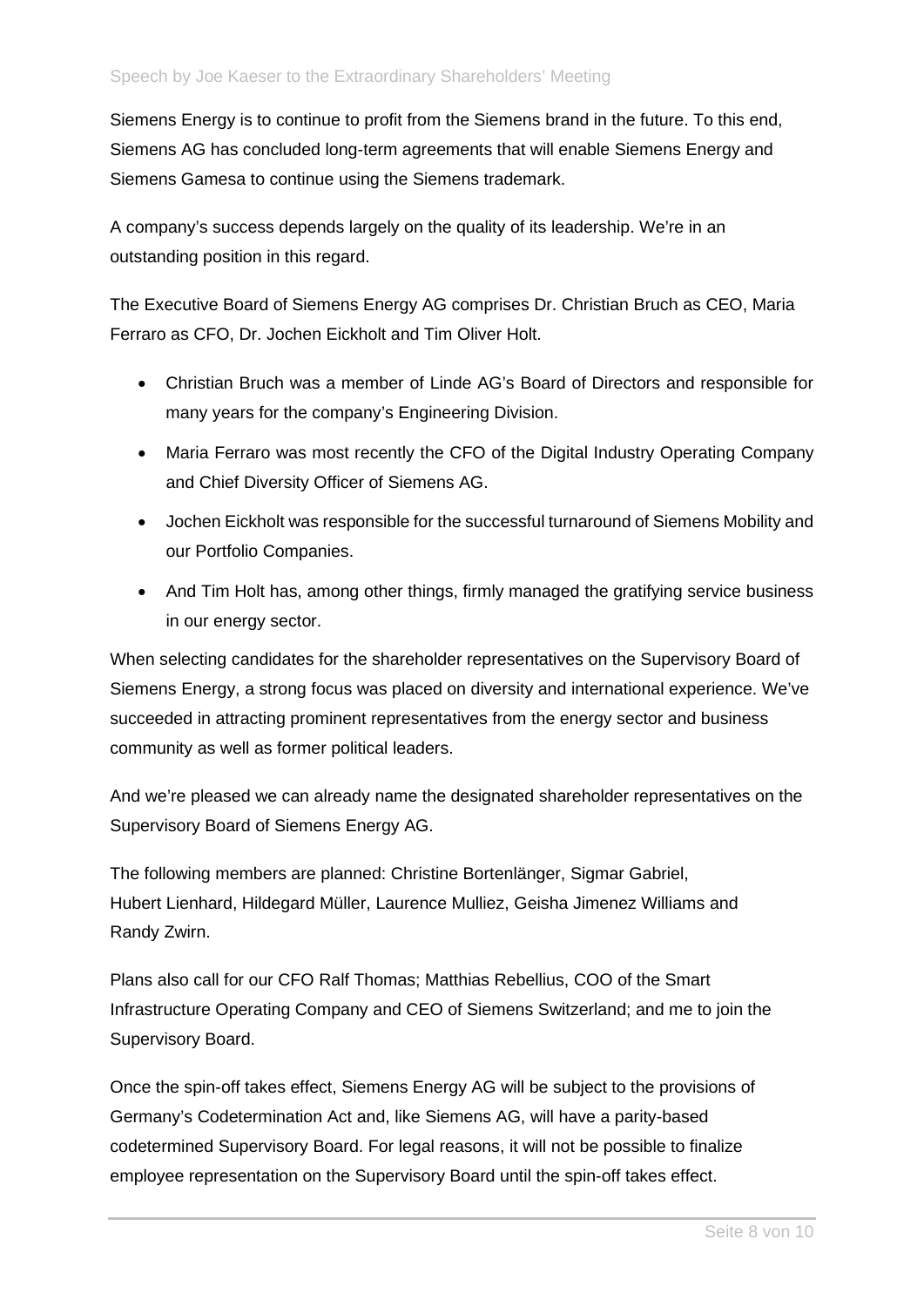In the meantime, the deliberations regarding the Supervisory Board's Audit Committee have made further progress. This committee is to be chaired by Siemens CFO Ralf Thomas.

When drafting the Spin-off and Transfer Agreement between Siemens AG and Siemens Energy AG, we took the interests of all stakeholders into account.

We decided against an initial public offering because we wanted to precisely fix Siemens AG's stake in Siemens Energy in advance and because this option enables us to distribute a much larger portion of Siemens Energy shares.

In addition, we wanted to put the assets that belong to you into your hands. As a result, you can decide if you want to hold or sell the shares in Siemens Energy AG that are allocated to you, our shareholders.

Many of you have held Siemens shares for years. I would like to warmly thank you for your interest, your loyalty and your trust.

Together with you, the Managing Board and the Supervisory Board of Siemens AG now want to take the next step in the further development of our company. We're convinced that this step is in your interest and in the interest of all stakeholders – including our customers, our employees and society.

Over the past few years, I've traveled all over the world. And wherever I went – whether to China, Indonesia, Russia, Egypt, Saudi Arabia or Iraq, whether to the United States, Mexico or Brazil, whether to South Africa, Nigeria or Ghana – energy was and is the top priority.

For every country, having a reliable, affordable and sustainable energy supply is the basic prerequisite for economic and societal development. Each country, however, embarks on this path from a different position. In the energy transition, there is no single solution, no onesize-fits-all approach.

Siemens Energy has the competencies, the portfolio and the setup to implement a sustainable energy transition for every country. That's Siemens Energy's purpose. And that's what's meant by the words "We energize society." We now want to give this business the entrepreneurial freedom it needs to fulfill this purpose. We ask for your approval to do so.

From a position of economic strength, the "new Siemens AG" that remains will actively shape the industrial transformation and will be able to set benchmarks for the Fourth Industrial Revolution.